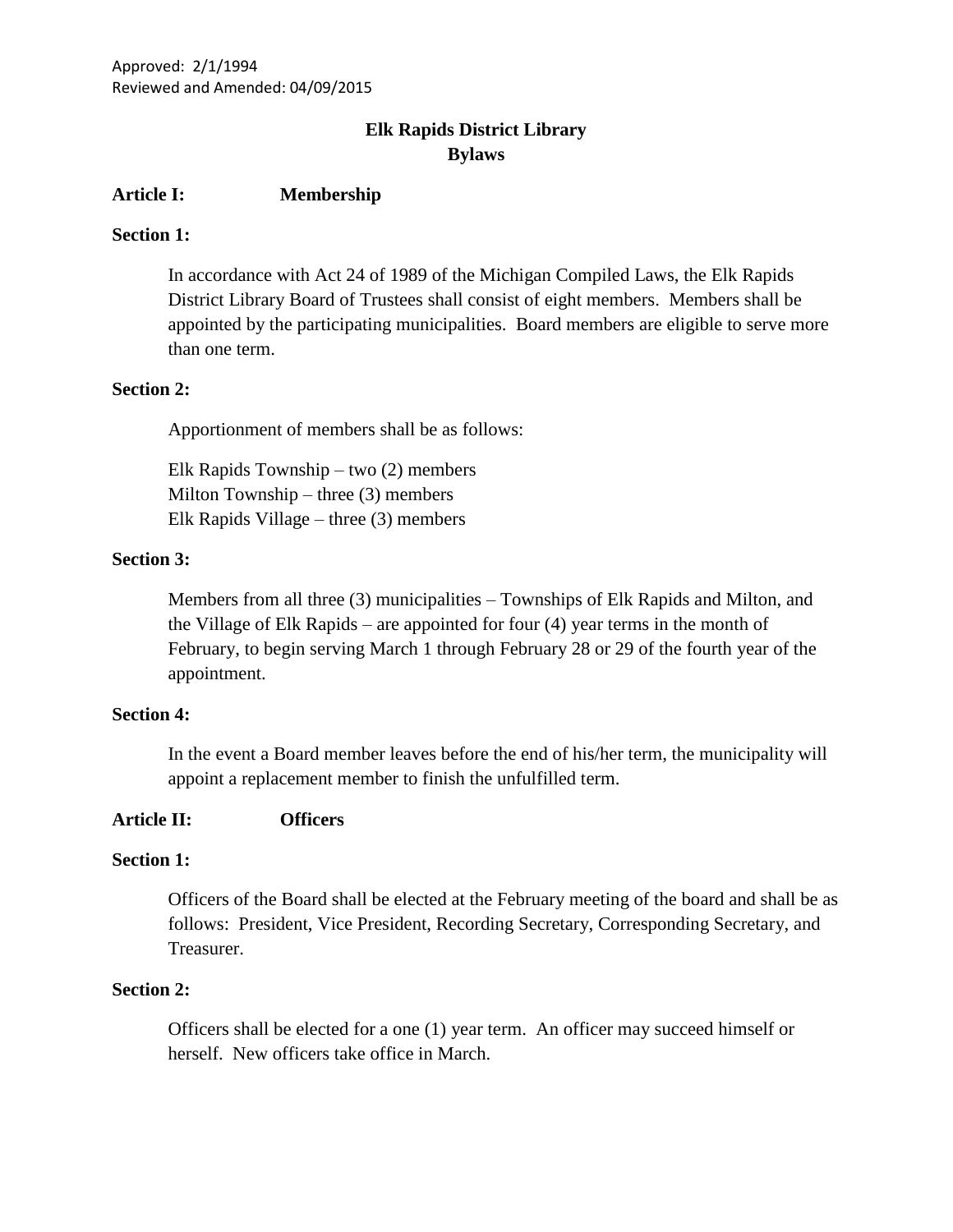Approved: 2/1/1994 Reviewed and Amended: 04/09/2015

# **Section 3:**

The President of the Board shall preside at all meetings, appoint all committees, authorize calls for special meetings, and perform the duties of a presiding officer.

The Vice President shall preside in the absence of the President.

The Recording Secretary of the Board shall keep a true and accurate account of all proceedings of the Board meetings.

The Corresponding Secretary shall be responsible for all Board correspondence.

The Treasurer shall be responsible for seeing that an accounting is kept of the library funds and shall report on the state of the funds at each meeting.

# **Article III: Meetings**

### **Section 1:**

The regular meeting of the Elk Rapids District Library Board of Trustees shall be held at an agreed upon time. All Board meetings are open to the public. Notices of all regular meetings shall be posted one year in advance in accordance with State of Michigan Act 267 (P.A. 1976).

#### **Section 2:**

The annual meeting of the Board shall be held during its February meeting. Election of officers, approval of the budgets, and adoption of the calendar shall take place.

#### **Section 3:**

A special meeting of the Board shall be called by the President, or the Vice President in the President's absence, by giving notice of the time and place of the meeting to Board members. Notice of a special meeting shall be posted at least 18 hours in advance of the meeting. Only such business as has been declared to be the purpose of the meeting shall be discussed at a special meeting.

#### **Section 4:**

A quorum shall be five (5) Board members present.